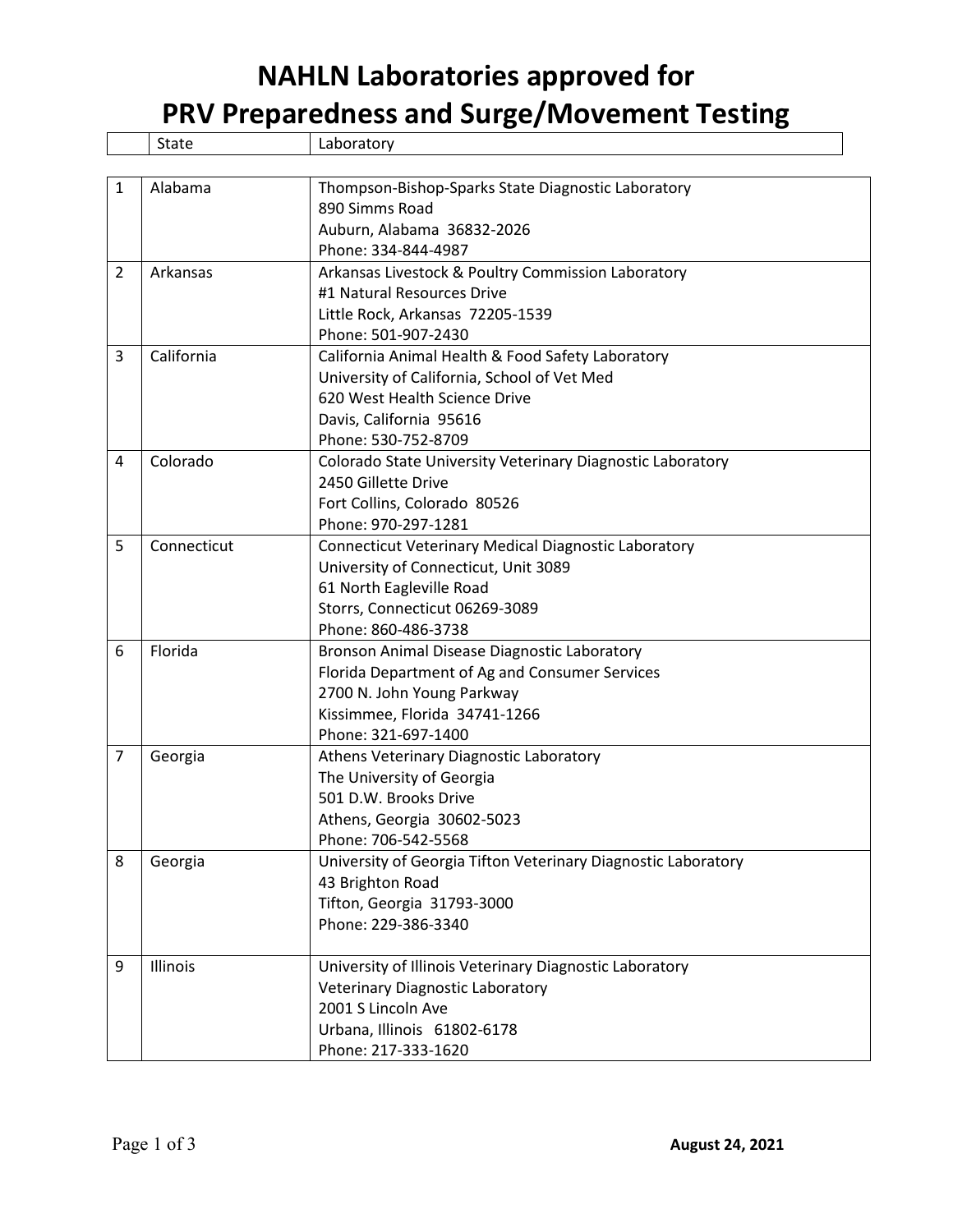|    | State          | Laboratory                                                        |
|----|----------------|-------------------------------------------------------------------|
|    |                |                                                                   |
| 10 | Indiana        | Indiana Animal Disease Diagnostic Laboratory at Purdue University |
|    |                | 406 South University St                                           |
|    |                | West Lafayette, Indiana 47907-2065                                |
|    |                | Phone: 765-494-7440                                               |
| 11 | lowa           | Iowa State University Veterinary Diagnostic Laboratory            |
|    |                | 1800 Christensen Dr                                               |
|    |                | Ames, Iowa 50011-1134                                             |
|    |                | Phone: 515-294-1950                                               |
| 12 | Kansas         | Kansas State Veterinary Diagnostic Laboratory                     |
|    |                | Kansas State University, CVM                                      |
|    |                | L232 Mosier Hall, 1800 Dennison Ave                               |
|    |                | Manhattan, Kansas 66506-5611                                      |
|    |                | Phone: 785-532-5650                                               |
| 13 | Kentucky       | University of Kentucky, Veterinary Diagnostic Laboratory          |
|    |                | 1400 Bull Lea Rd                                                  |
|    |                | Lexington, Kentucky 40511-1264                                    |
|    |                | Phone: 859-257-8283                                               |
| 14 | Minnesota      | University of Minnesota Veterinary Diagnostic Laboratory          |
|    |                | 1333 Gortner Ave, 244 Vet D L                                     |
|    |                | St. Paul, Minnesota 55108-1098                                    |
|    |                | Phone: 612-625-8787                                               |
| 15 | Missouri       | <b>Veterinary Medical Diagnostic Laboratory</b>                   |
|    |                | University of Missouri                                            |
|    |                | 901 E. Campus Loop                                                |
|    |                | Columbia, Missouri 65211-0001                                     |
|    |                | Phone: 573-882-6811                                               |
| 16 | Montana        | Montana Veterinary Diagnostic Laboratory                          |
|    |                | Marsh Laboratory                                                  |
|    |                | 1911 W. Lincoln St                                                |
|    |                | Bozeman, Montana 59771-0997                                       |
|    |                | Phone: 406-994-4885                                               |
| 17 | Nebraska       | Veterinary Diagnostic Center                                      |
|    |                | University of Nebraska                                            |
|    |                | 4040 East Campus Loop North                                       |
|    |                | Lincoln, Nebraska 68583-0907                                      |
|    |                | Phone: 402-472-1434                                               |
| 18 | North Carolina | <b>Rollins Diagnostic Laboratory</b>                              |
|    |                | North Carolina Department of Agriculture                          |
|    |                | 2101 Blue Ridge Rd                                                |
|    |                | Raleigh, North Carolina 27607-6432                                |
|    |                | Phone: 919-733-3986                                               |
| 19 | Ohio           | Animal Disease Diagnostic Laboratory                              |
|    |                | Ohio Department of Agrigulture                                    |
|    |                | 8995 East Main St, Bldg # 6                                       |
|    |                | Reynoldsburg, Ohio 43068-3342                                     |
|    |                | Phone: 614-728-6220                                               |
|    |                |                                                                   |